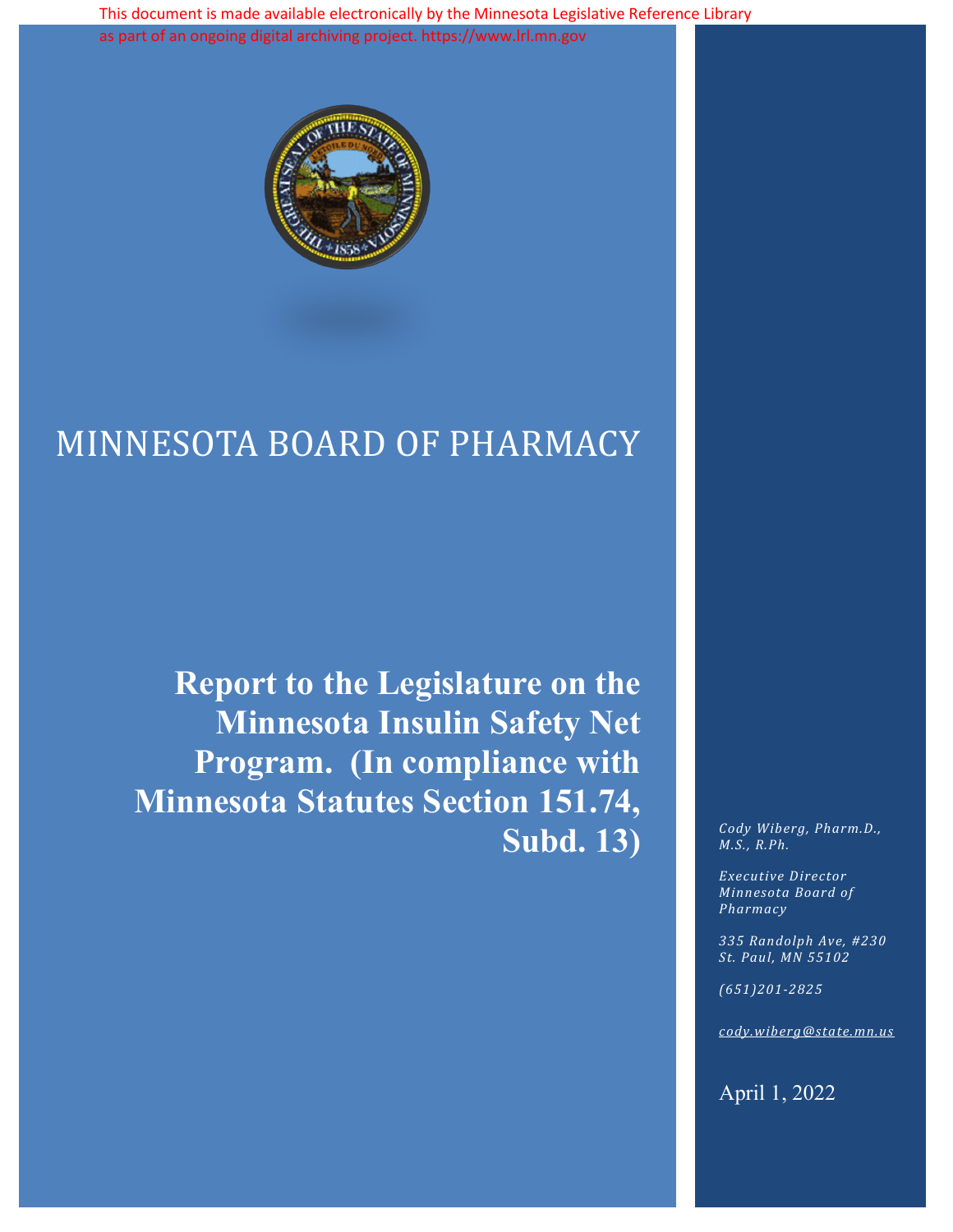# **COST OF REPORT**

[Minnesota Statutes §3.197](https://www.revisor.mn.gov/statutes/?id=3.197) states that a "report to the legislature must contain, at the beginning of the report, the cost of preparing the report, including any costs incurred by another agency or another level of government". The estimated cost of preparing this report was **\$400.00**. That is the approximate value, in terms of salary and benefits, of the time that Board staff spent preparing the report.

(*The rest of this page is intentionally blank*).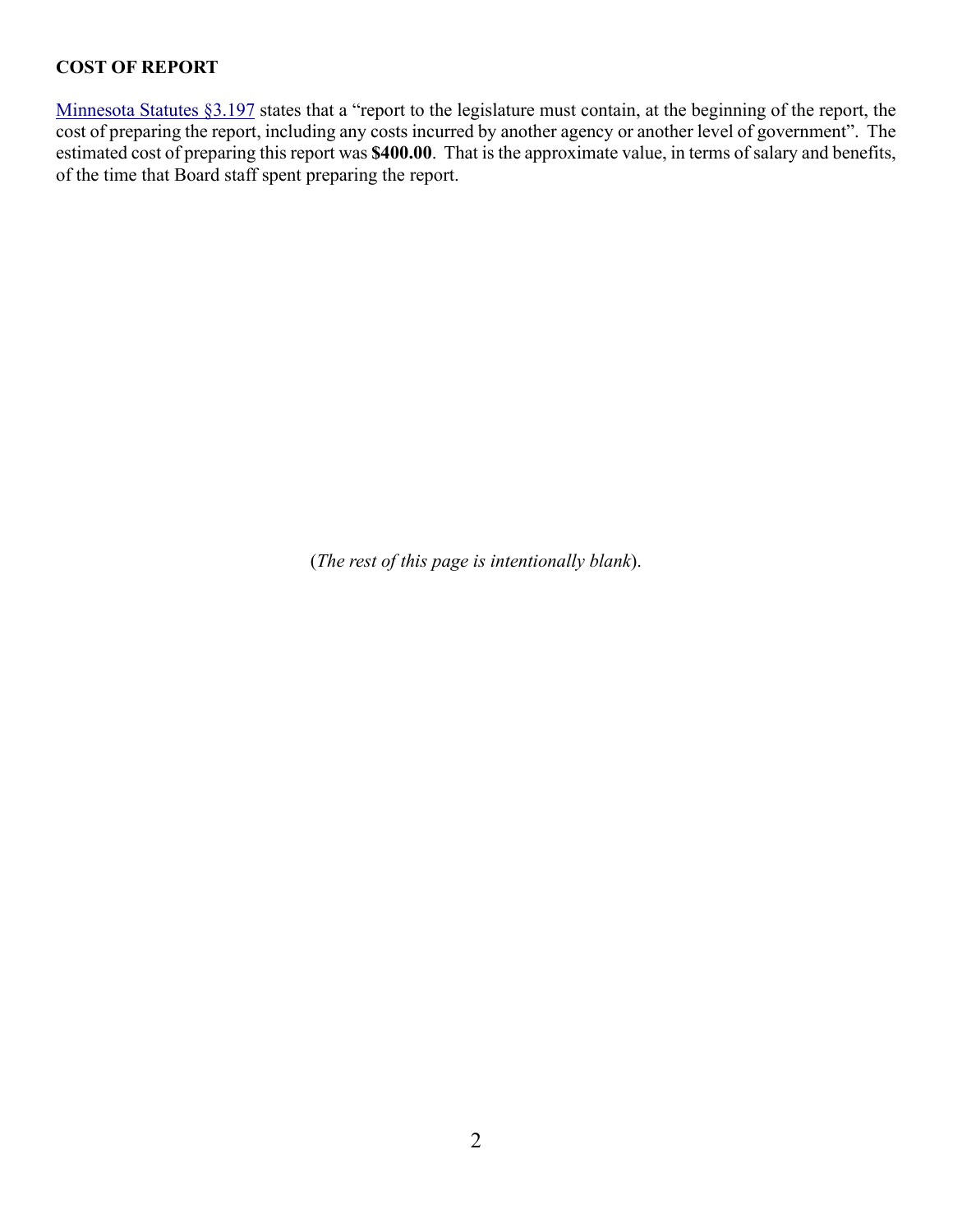### **Introduction**

The Board of Pharmacy (Board) is submitting this report to the Legislature in compliance with Minn. Stats. §151.74, subdivision 13, which states:

Subd. 13. **Reports.** (a) By February 15 of each year, beginning February 15, 2021, each manufacturer shall report to the Board of Pharmacy the following:

(1) the number of Minnesota residents who accessed and received insulin on an urgent-need basis under this section in the preceding calendar year;

(2) the number of Minnesota residents participating in the manufacturer's patient assistance program in the preceding calendar year, including the number of Minnesota residents who the manufacturer determined were ineligible for their patient assistance program; and

(3) the value of the insulin provided by the manufacturer under clauses (1) and (2).

For purposes of this paragraph, "value" means the wholesale acquisition cost of the insulin provided.

(b) By March 15 of each year, beginning March 15, 2021, the Board of Pharmacy shall submit the information reported in paragraph (a) to the chairs and ranking minority members of the legislative committees with jurisdiction over health and human services policy and finance. The board shall also include in the report any administrative penalties assessed under subdivision 10, including the name of the manufacturer and amount of the penalty assessed.

#### **Reporting By Manufacturers**

The three manufacturers participating in the Minnesota Insulin Safety Net Program are Eli Lilly and Company, Sanofi, and Novo Nordisk. All three manufacturers submitted the required data for calendar year 2021 by the February 15, 2022 deadline. The data and other information reported are provided below.

The data submitted indicates that, collectively, **the three manufacturers provided insulin under the Minnesota Insulin Safety Net Program to as many as 1,177 residents**. Since some residents may have received insulin under both the Urgent and Continuing Needs Programs, fewer total residents may have benefited. **The total value of the insulin received by residents was \$6,897,761.87**. (Based on the wholesale acquisition cost of the insulin – not the cost that the residents would have paid if they had purchased the insulin on their own). Note that the manufacturers only reported data concerning the insulin assistance programs mandated under Minn. Stats. §151.74. They pointed out in their reports that additional residents may have enrolled in other, non-mandated programs that they operate.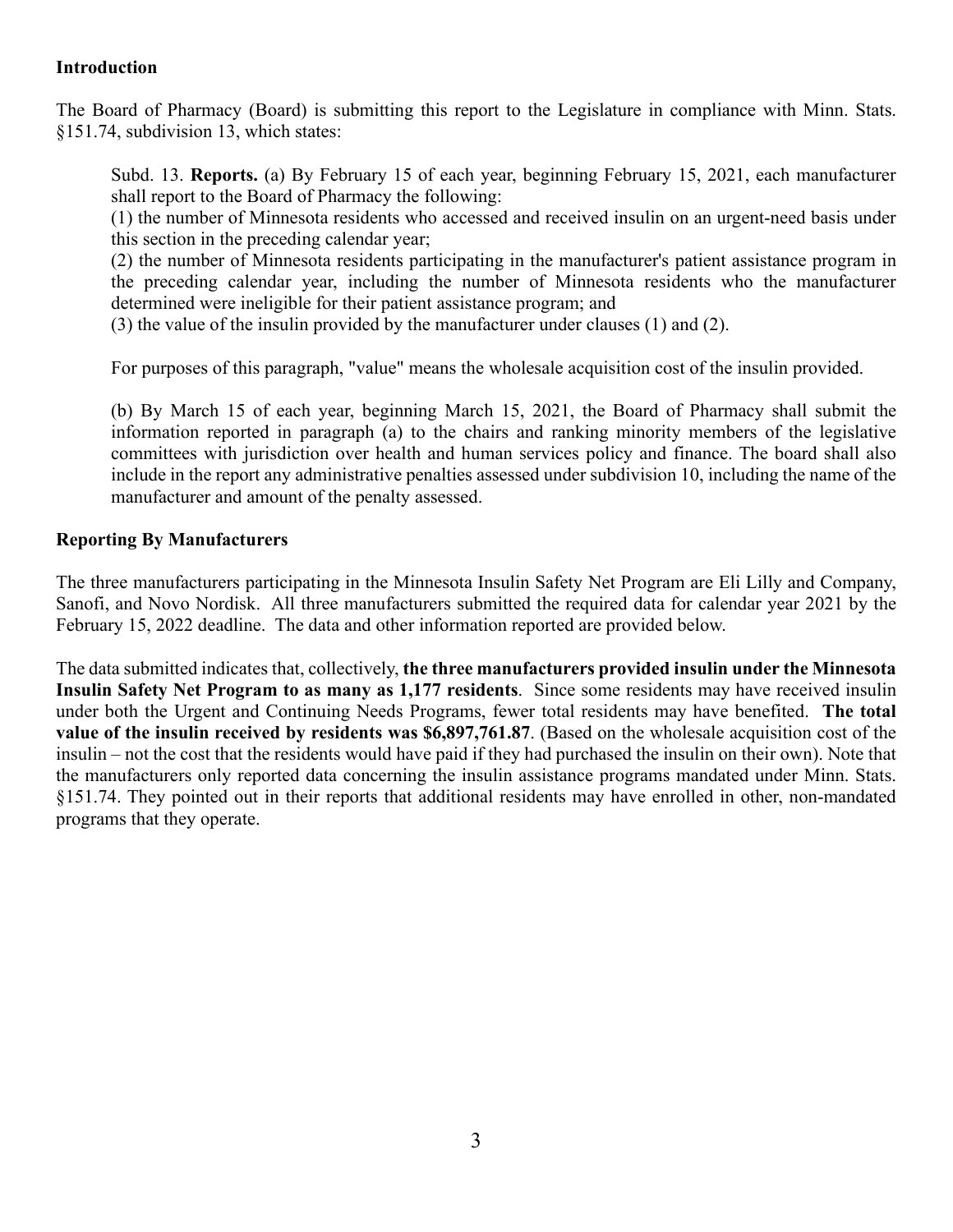|                    |                                 | Value (WAC) of    | Number of MN            |
|--------------------|---------------------------------|-------------------|-------------------------|
|                    |                                 | insulin provided* | residents who applied   |
|                    |                                 |                   | but were ineligible for |
|                    |                                 |                   | <b>PAP</b>              |
| <b>URGENT NEED</b> | Number of MN                    | \$50,196.79       | N/A                     |
| <b>PROGRAM</b>     | Residents who                   |                   |                         |
|                    | received insulin <sup>+</sup> : |                   |                         |
|                    | 109                             |                   |                         |
| <b>PAP PROGRAM</b> | Number of MN                    | \$69,538.84       | 3                       |
|                    | residents                       |                   |                         |
|                    | participating in                |                   |                         |
|                    | $PAP^{+*}$ :                    |                   |                         |
|                    | 15                              |                   |                         |

<sup>+</sup> The report reflects participation in Lilly's Minnesota patient assistance programs only. Lilly offers a number of other insulin affordability solutions for patients. Minnesota residents may have accessed Lilly insulin through Lilly's other assistance programs, and these patients (and the value of the associated insulin) are not included in this report. Note a patient may have applied to the continuing care program to receive more than one product, or used the urgent needs program for more than one product. In those cases, the patient is counted only one time in the respective program.

\* This "Number of MN residents" field reflects the number of unique patients who received product under the Lilly MN PAP Program in 2021. This includes individuals who enrolled in 2020, but who continued to receive product in 2021 (when their enrollment expired), as well as new patients who enrolled in the program and received product in 2021.